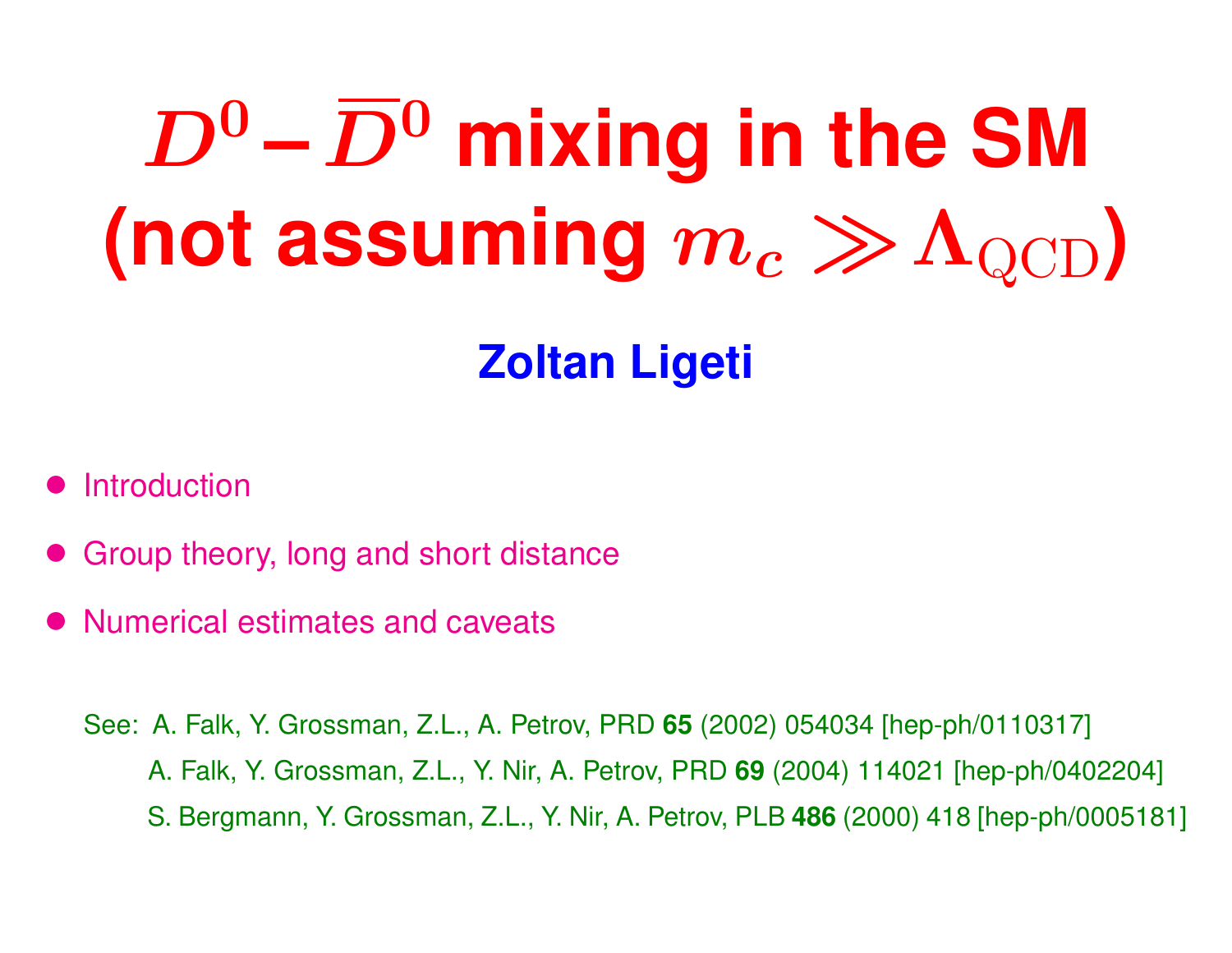# **déjà vu**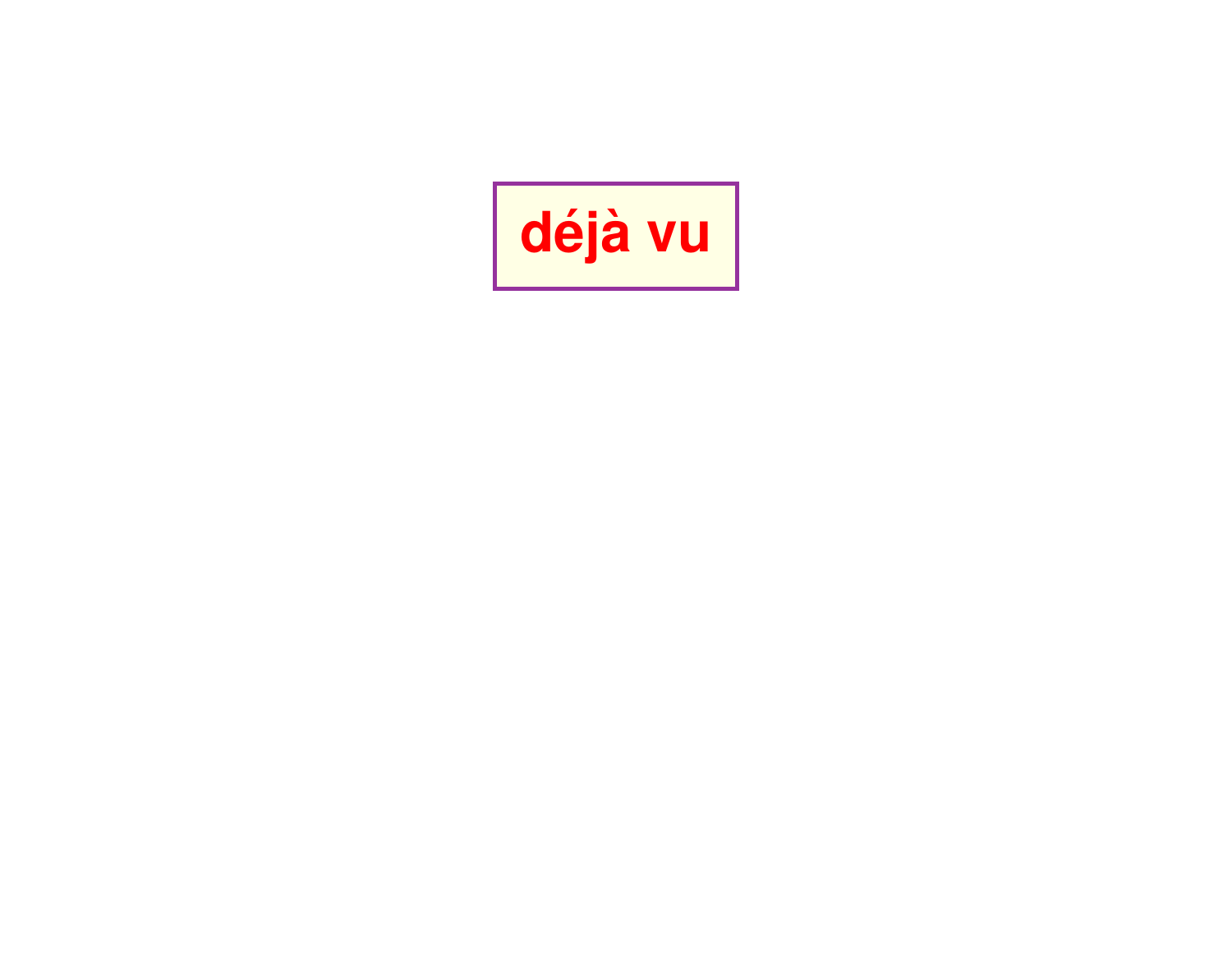• Until two weeks ago I thought I was asked to talk about direct  $CP$  violation in  $D$ decays — I was shocked to see the title in the program

Alexey was right, and I remembered wrong... I can only guess that I only read "charm" in his email when accepting to give this talk

The last conference talk I gave on  $D^0$  –  $\overline{D}{}^0$  mixing was Moriond 2002, and my last seminar on it was at CERN in early 2003



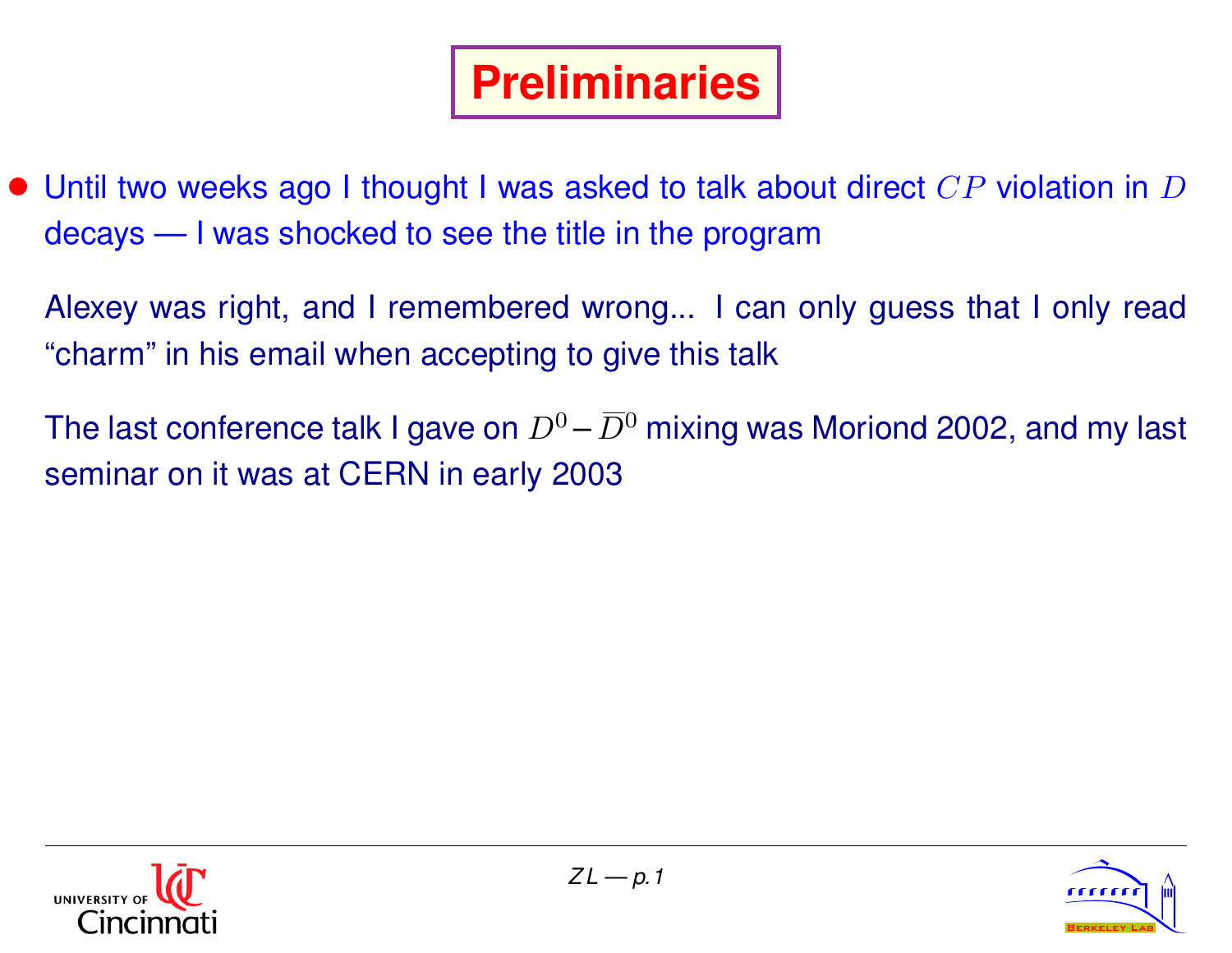$\bullet$  Until two weeks ago I thought I was asked to talk about direct  $CP$  violation in  $D$ decays — I was shocked to see the title in the program

Alexey was right, and I remembered wrong... I can only guess that I only read "charm" in his email when accepting to give this talk

The last conference talk I gave on  $D^0$  –  $\overline{D}{}^0$  mixing was Moriond 2002, and my last seminar on it was at CERN in early 2003

Improvements in 10 yrs:  $y_{\text{PDG},2002} = (0.3 \pm 2.2)\%$ ,  $y_{CP,\text{hep-ph}/0205316} = (1.0 \pm 0.7)\%$ 



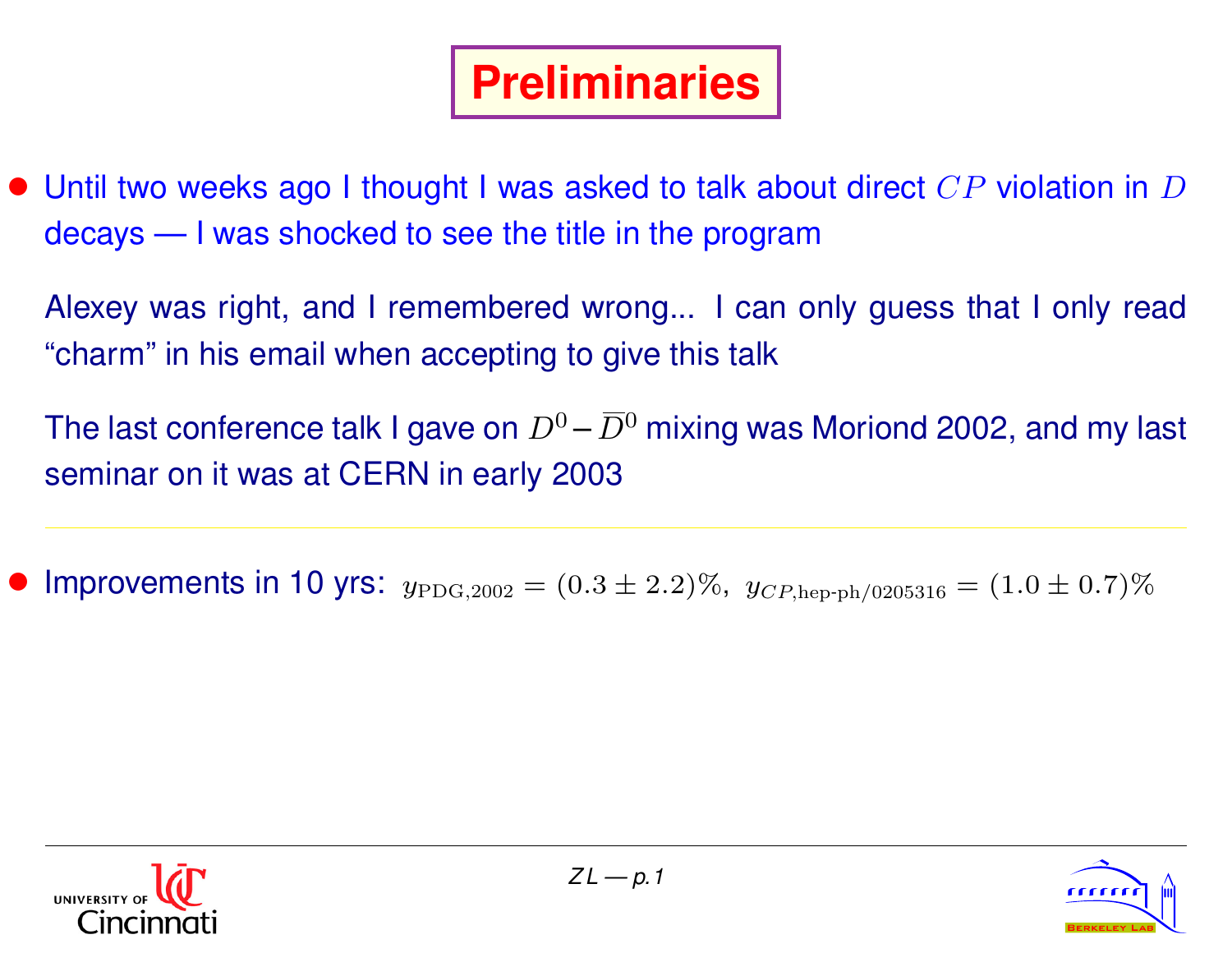• Until two weeks ago I thought I was asked to talk about direct  $CP$  violation in  $D$ decays — I was shocked to see the title in the program

Alexey was right, and I remembered wrong... I can only guess that I only read "charm" in his email when accepting to give this talk

The last conference talk I gave on  $D^0$  –  $\overline{D}{}^0$  mixing was Moriond 2002, and my last seminar on it was at CERN in early 2003

Improvements in 10 yrs:  $y_{\text{PDG},2002} = (0.3 \pm 2.2)\%$ ,  $y_{CP,\text{hep-ph}/0205316} = (1.0 \pm 0.7)\%$ 

Then: "... other large rates near threshold, e.g.:  $\mathcal{B}(D^0 \to K^- a_1^+)$  $\binom{+}{1} = (7.3 \pm 1.1)\%$ " pdgLive on 9/15/2012:  $\mathcal{B}(D^0 \to K^-a_1(1260)^+) = (7.8 \pm 1.1)\%$ 



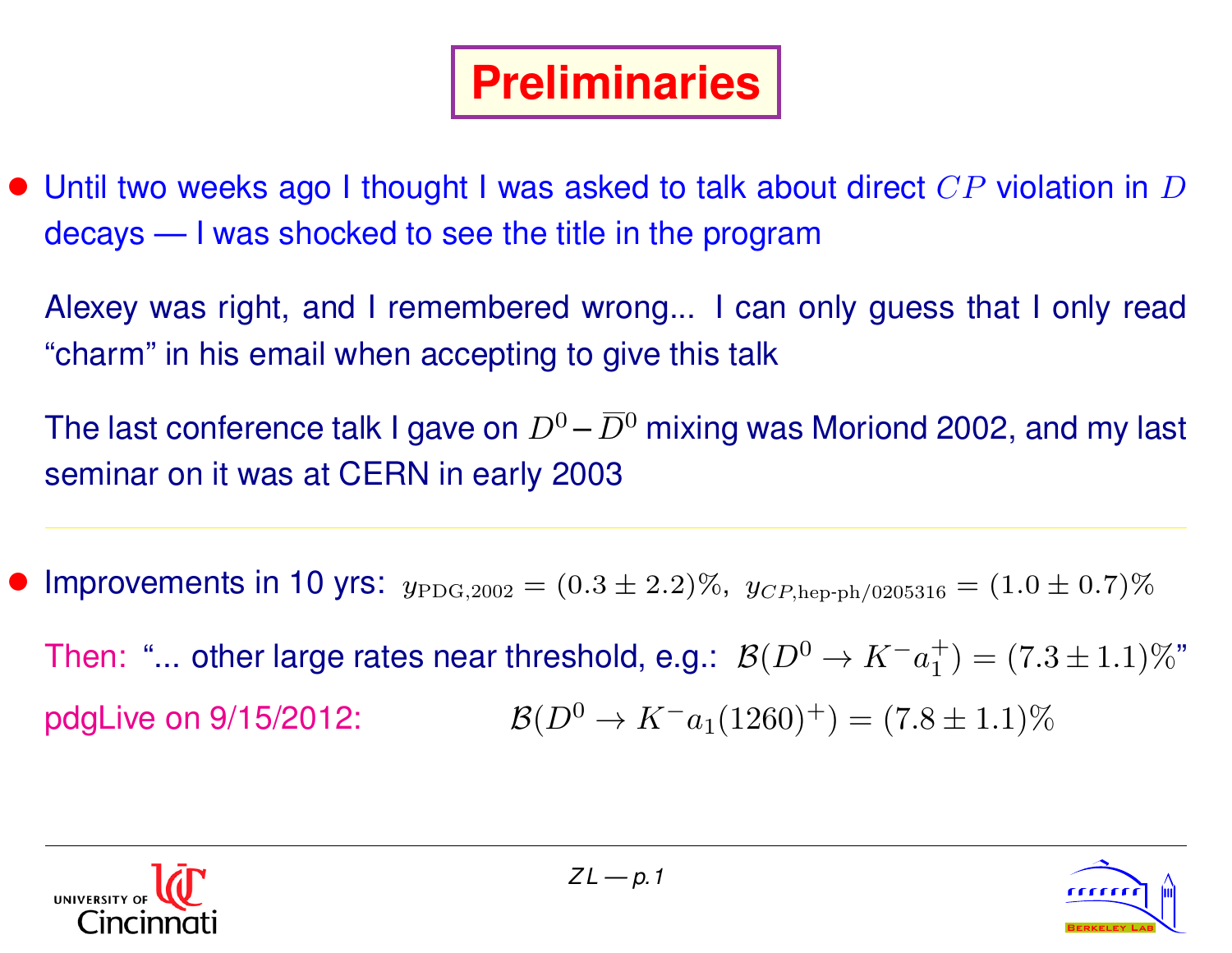• Until two weeks ago I thought I was asked to talk about direct  $CP$  violation in  $D$ decays — I was shocked to see the title in the program

Alexey was right, and I remembered wrong... I can only guess that I only read "charm" in his email when accepting to give this talk

The last conference talk I gave on  $D^0$  –  $\overline{D}{}^0$  mixing was Moriond 2002, and my last seminar on it was at CERN in early 2003

Improvements in 10 yrs:  $y_{\text{PDG},2002} = (0.3 \pm 2.2)\%$ ,  $y_{CP,\text{hep-ph}/0205316} = (1.0 \pm 0.7)\%$ 

Then: "... other large rates near threshold, e.g.:  $\mathcal{B}(D^0 \to K^- a_1^+)$  $\binom{+}{1} = (7.3 \pm 1.1)\%$ " pdgLive on 9/15/2012:  $\mathcal{B}(D^0 \to K^-a_1(1260)^+) = (7.8 \pm 1.1)\%$ 

• The good news is that all of you probably forgot those talks, just like I have...



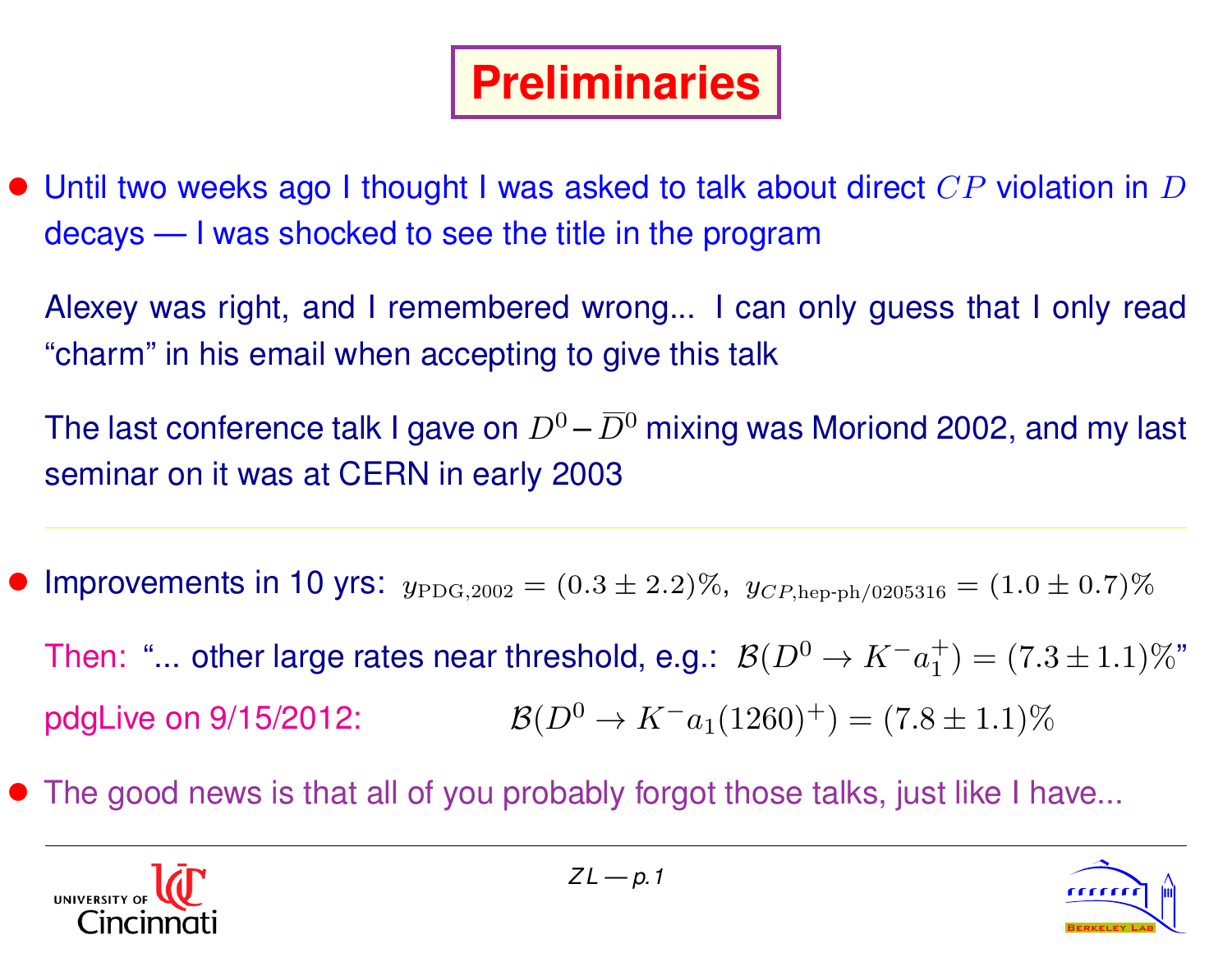#### For almost a year...

SLAC | Library | Other Databases | Conferences | Institutions | Experiments Questions/Comments

Help<br>Search HEP



Database: **HEP (USPIRES-SLAC)**

Modify your search. Press ENTER to run search again. FIND KEY 4391080

Result: **1** document found:

#### **LESSONS FROM CLEO AND FOCUS MEASUREMENTS OF D0 - ANTI-D0 MIXING PARAMETERS.**

By Focus Collaboration (Sven Bergmann *et al.*). SLAC-PUB-8457, WIS-8-00-DPP, WIS-8-00-MAY-DPP, FERMILAB-PUB-00-102-T, IASSNS-HEP-00-42, JHU-TIPAC-200003, May 2000. 15pp. Published in **Phys.Lett.B486:418-425,2000** e-Print Archive: **hep-ph/0005181**

List of Authors References | LaTeX(US) | LaTeX(EU) | BibTeX | Keywords | Citation Search Abstract and Postscript from Los Alamos (mirrors: au br cn de es fr il in it jp kr ru tw uk aps ) Fermilab Library Server SLAC Document Server CERN Library Record Nuclear Physics Electronic EXP CESR-CLEO-II EXP FNAL-E-0831

Link to the main HEP (SPIRES-SLAC) page

Search HEP | Other Databases | Conferences | Institutions | Experiments | Help | Comments SLAC | SLAC Library | Stanford University

Questions and Comments to library@slac.stanford.edu Location: SPIRES HEP Results Display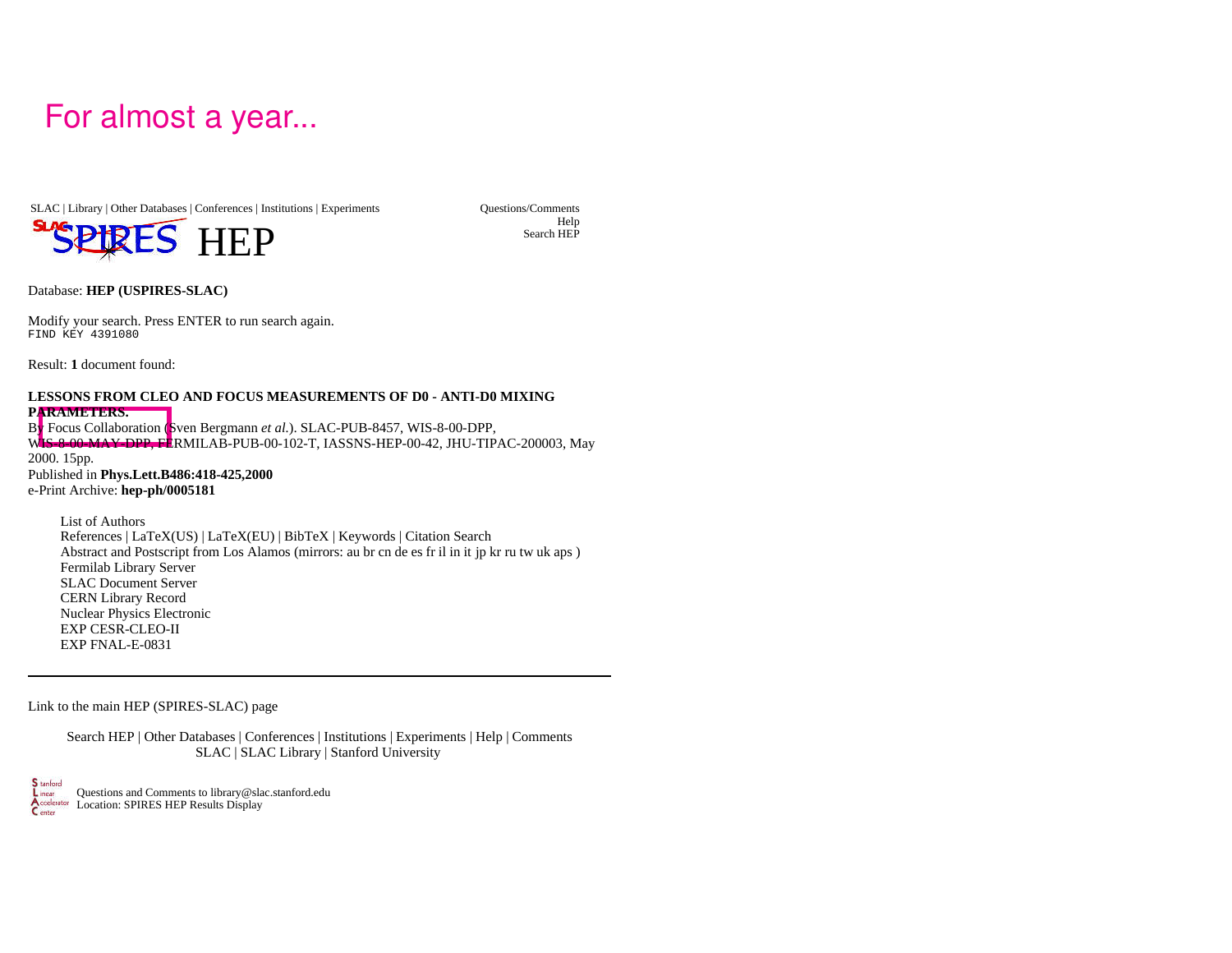#### For almost a year...

SLAC | Library | Other Databases | Conferences | Institutions | Experiments Questions/Comments

 $HEP$  Search HEP

Database: **HEP (USPIRES-SLAC)**

Modify your search. Press ENTER to run search again. FIND KEY 4391080

Result: **1** document found:

#### **LESSONS FROM CLEO AND FOCUS MEASUREMENTS OF D0 - ANTI-D0 MIXING PARAMETERS.**

By Focus Collaboration (Sven Bergmann *et al.*). SLAC-PUB-8457, WIS-8-00-DPP, W<sub>IS-8-00-MAY-DPP, FERMILAB-PUB-00-102-T, IASSNS-HEP-00-42, JHU-TIPAC-200003, May</sub> 2000. 15pp.

Published in **Phys.Lett.B486:418-425,2000** e-Print Archive: **hep-ph/0005181**

List of Authors

References | LaTeX(US) | LaTeX(EU) | BibTeX | Keywords | Citation Search Abstract and Postscript from Los Alamos (mirrors: au br cn de es fr il in it jp kr ru tw uk aps ) Fermilab Library Server SLAC Document Server CERN Library Record Nuclear Physics Electronic EXP CESR-CLEO-II EXP FNAL-E-0831

Link to the main HEP (SPIRES-SLAC) page

Search HEP | Other Databases | Conferences | Institutions | Experiments | Help | Comments SLAC | SLAC Library | Stanford University

Questions and Comments to library@slac.stanford.edu Location: SPIRES HEP Results Display

Help<br>Search HEP

SLAC | Library | Other Databases | Conferences | Institutions | Experiments Questions/Comments



Help<br>Search HEP



**Weizmann Inst.:**  Sven Bergmann **SLAC:**  Yuval Grossman **Fermilab:**  Zoltan Ligeti **Princeton, Inst. Advanced Study & Weizmann Inst.:**  Yosef Nir **Johns Hopkins U.:**  Alexey A. Petrov **(5 authors listed)**

Search HEP | Other Databases | Conferences | Institutions | Experiments | Help | Comments SLAC | SLAC Library | Stanford University



Questions and Comments to library@slac.stanford.edu Location: SPIRES HEP Results Display

#### ... unfortunately fixed eventually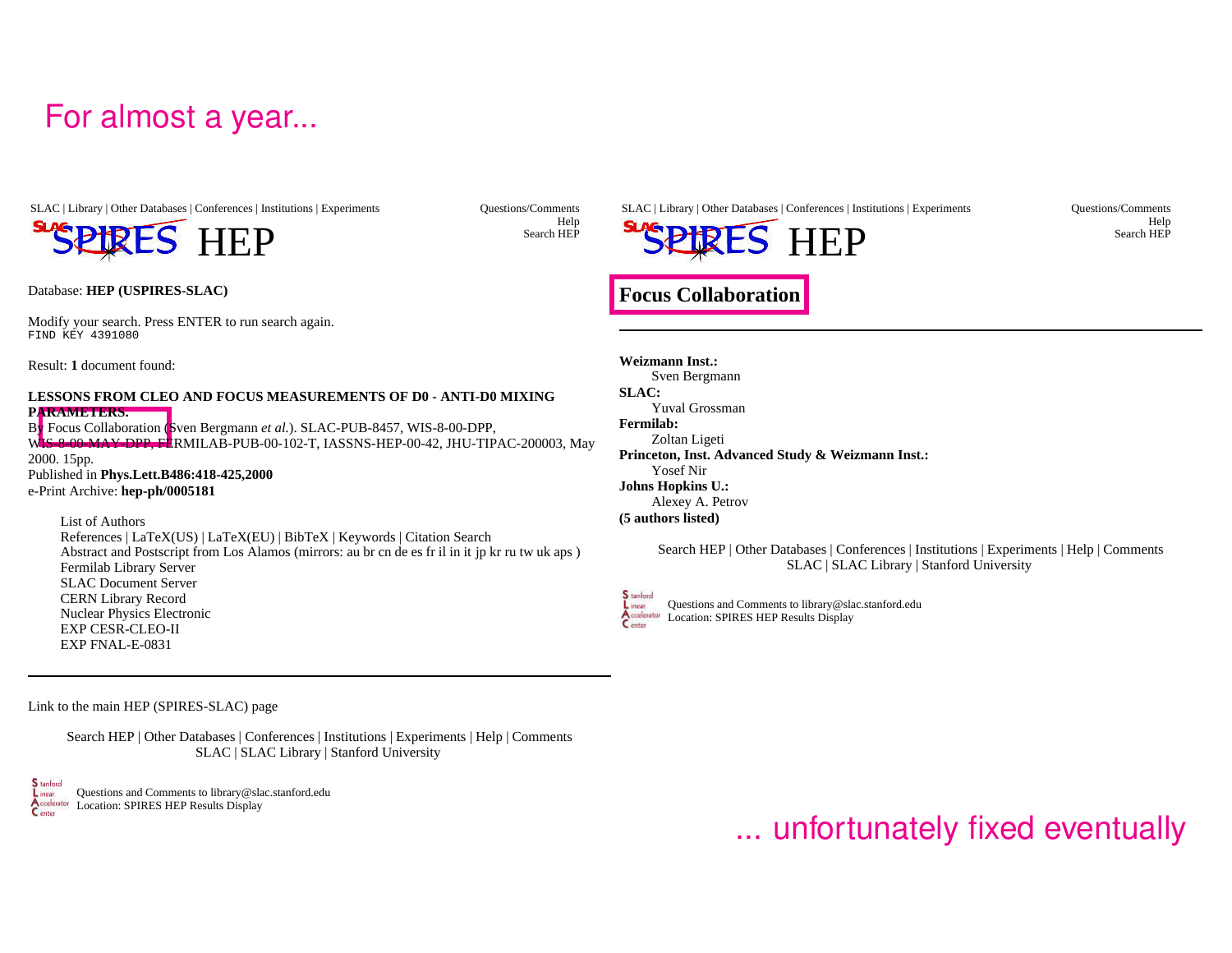#### **First page of my last talk (CERN, 2003)**

## **Summary**

It is usually stated that  $D^0-\overline{D}{}^0$  mixing is small in the SM and therefore sensitive to new physics; i.e.,  $\Delta M, \Delta \Gamma \lesssim {\rm ~few} \times 10^{-3} \, \Gamma$  in the SM, and NP can easily enhance ∆M but would not affect ∆Γ

In this talk I argue that:

- It is likely that the SM predicts  $\Delta\Gamma \sim 1\%$
- Then it is likely that  $\Delta \Gamma > \Delta M$  in the SM
- If this is the case then the sensitivity to NP is reduced
- The central values of recent experimental results may be due to SM physics



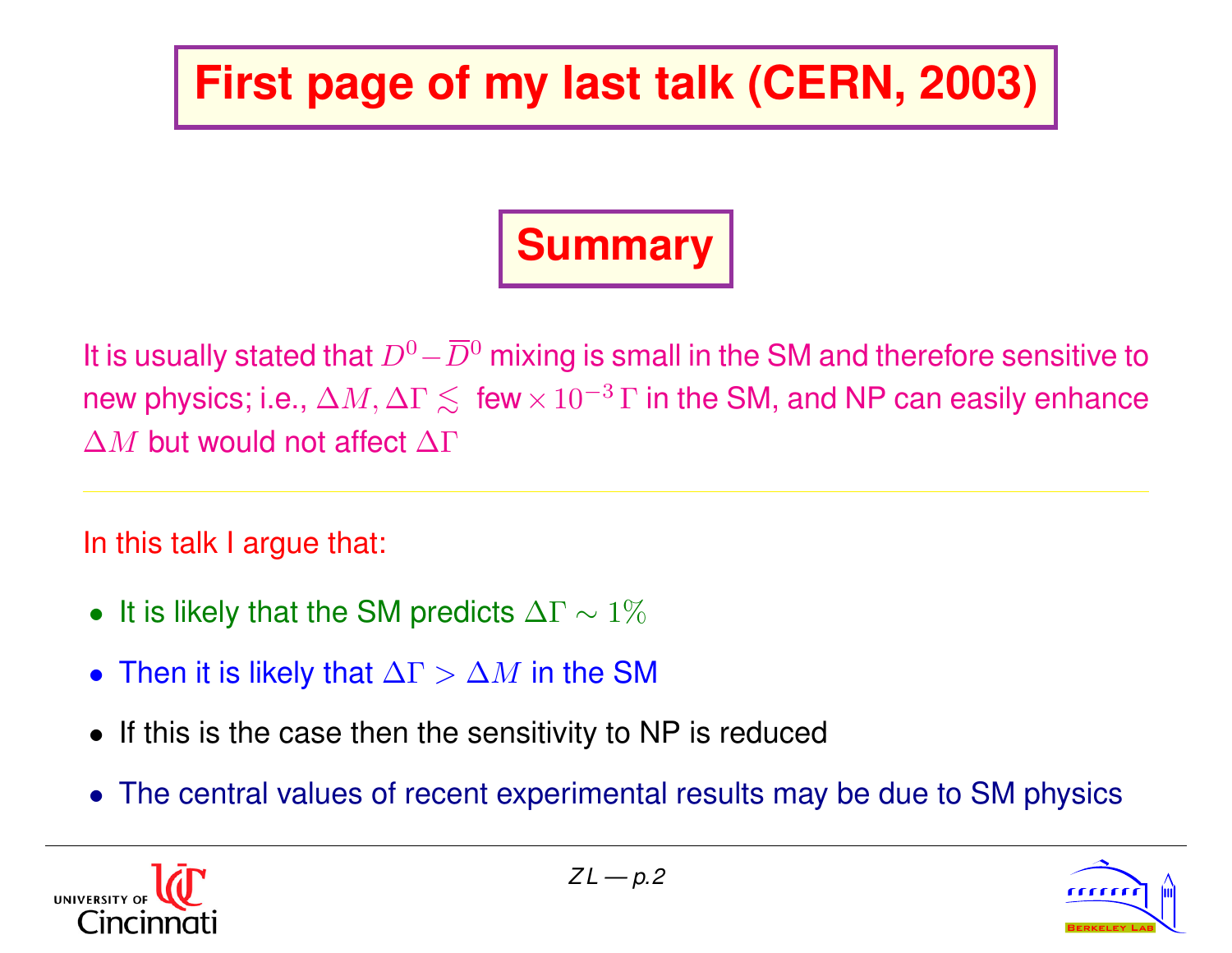#### **Differences between** B **and** D **mixing**

\n- \n**Evolution:**\n
$$
i \frac{d}{dt} \left( \frac{|B^0(t)\rangle}{|\overline{B}^0(t)\rangle} \right) = \left( M - \frac{i}{2} \Gamma \right) \left( \frac{|B^0(t)\rangle}{|\overline{B}^0(t)\rangle} \right) \quad \begin{array}{c}\n \stackrel{\rightarrow}{\longrightarrow} \\
\stackrel{\rightarrow}{\longrightarrow} \\
\stackrel{\rightarrow}{\longrightarrow} \\
\stackrel{\rightarrow}{\longrightarrow} \\
\stackrel{\rightarrow}{\longrightarrow}\n \end{array}
$$
\nMass eigenstates:

\n
$$
|B_{H,L}\rangle = p|B^0\rangle \mp q|\overline{B}^0\rangle \quad |B_{H,L}(t)\rangle =
$$
\n
\n

*d b t t W W b d d b W W t t*

 $\langle B_{H,L}(t)\rangle = e^{-(iM_{H,L}+\Gamma_{H,L}/2)t} |B_{H,L}\rangle$ 

• General solution for  $q/p$ :

$$
\frac{q^2}{p^2}=\frac{2M_{12}^* - i\Gamma_{12}^*}{2M_{12}-i\Gamma_{12}}
$$

- $B_{d,s}^0$ :  $|\Gamma_{12}| \ll |M_{12}|$  model independently, so  $q/p = e^{iX}$  to a good approximation X determined by  $M_{12}$  (up to phase conventions)  $\Rightarrow$  sensitive to NP
- $D^0$ :  $|\Gamma_{12}/M_{12}| = O(1)$ , so  $q/p$  depends on both  $\Gamma_{12}$  and  $M_{12}$
- In the  $D^0$  system,  $|q/p| 1$  is much less constrained than in  $B^0$  and  $K^0$  mixing



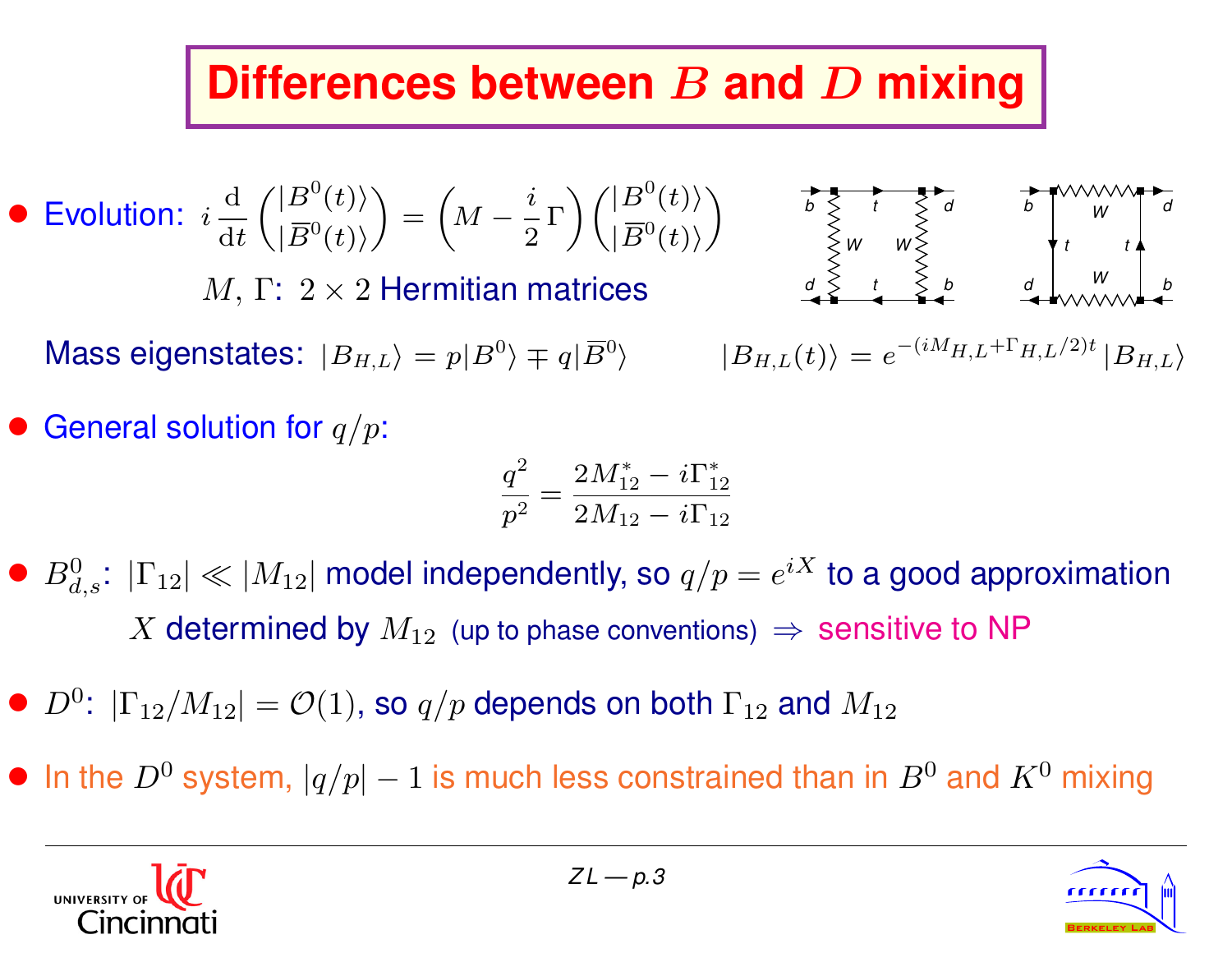#### D<sup>0</sup> **: mixing in up sector**

- Complementary to  $K, B$ : CPV, FCNC both GIM & CKM suppressed  $\Rightarrow$  tiny in SM
- 2007: observation of mixing, now  $\gtrsim 10\sigma$  [HFAG combination] Only meson mixing generated by down-type quarks (SUSY: up-type squarks)

SM suppression:  $\Delta m_D, \, \Delta \Gamma_D \, \leq \, 10^{-2} \, \Gamma, \, \text{ since}$ doubly-Cabibbo-suppressed & vanish in  $SU(3)$  limit

• 
$$
y = (0.75 \pm 0.12)\%
$$
 and  $x = (0.63 \pm 0.20)\%$   
... suggest long distance dominance

• How small CPV would unambiguously establish NP?





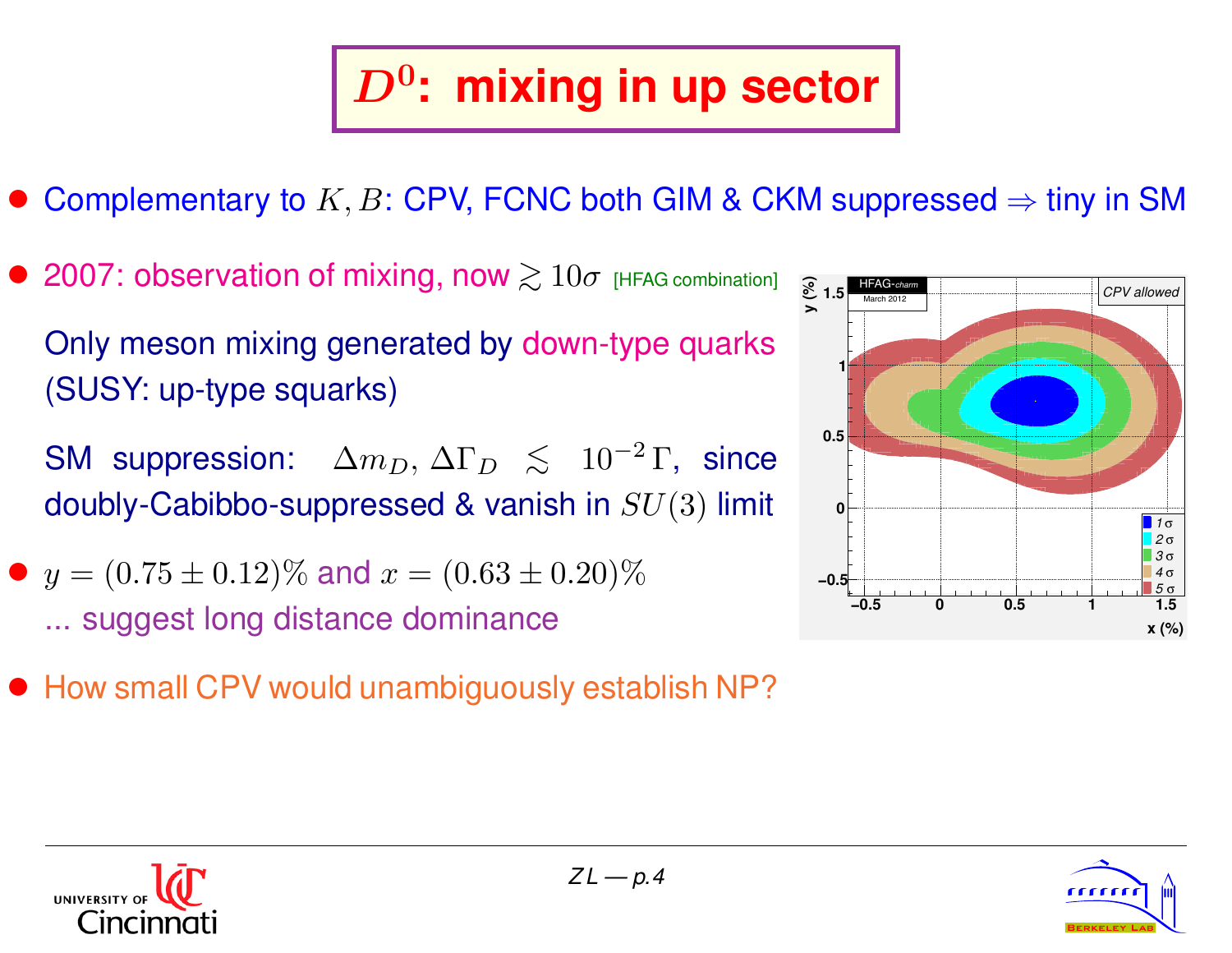## D<sup>0</sup> **: mixing in up sector**

- Complementary to  $K, B$ : CPV, FCNC both GIM & CKM suppressed  $\Rightarrow$  tiny in SM
- 2007: observation of mixing, now  $\gtrsim 10\sigma$  [HFAG combination] Only meson mixing generated by down-type quarks (SUSY: up-type squarks)

SM suppression:  $\Delta m_D, \, \Delta \Gamma_D \, \leq \, 10^{-2} \, \Gamma, \, \text{ since}$ doubly-Cabibbo-suppressed & vanish in  $SU(3)$  limit

•  $y = (0.75 \pm 0.12)\%$  and  $x = (0.63 \pm 0.20)\%$ ... suggest long distance dominance



• Strong motivation to look for non-SM flavor and  $CP$  violation in c and t decays Can discover or rule out classes of well motivated models





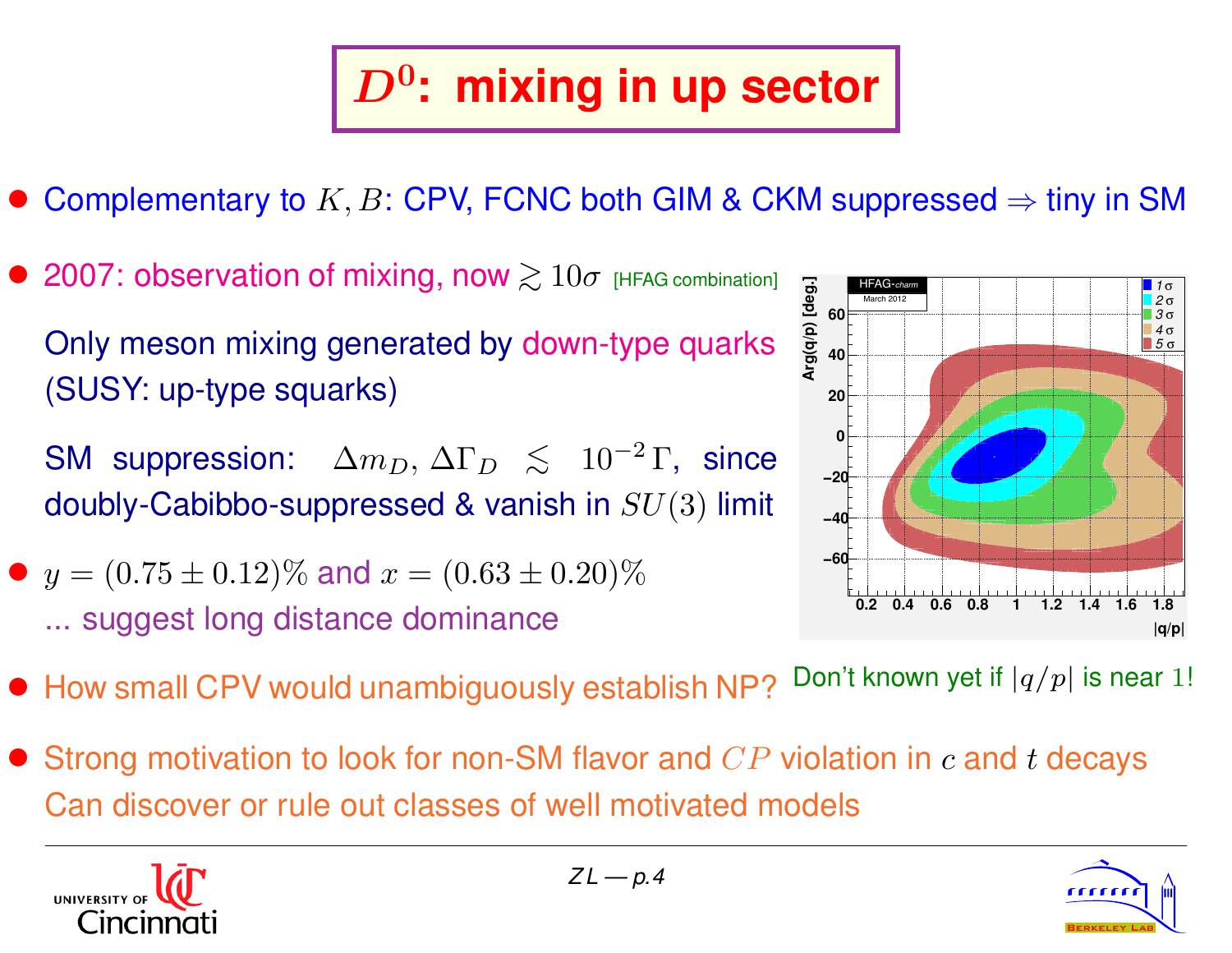$\left|\right. \bm{D^0} \bm{-\overline{D^0}}$  mixing  $\left|$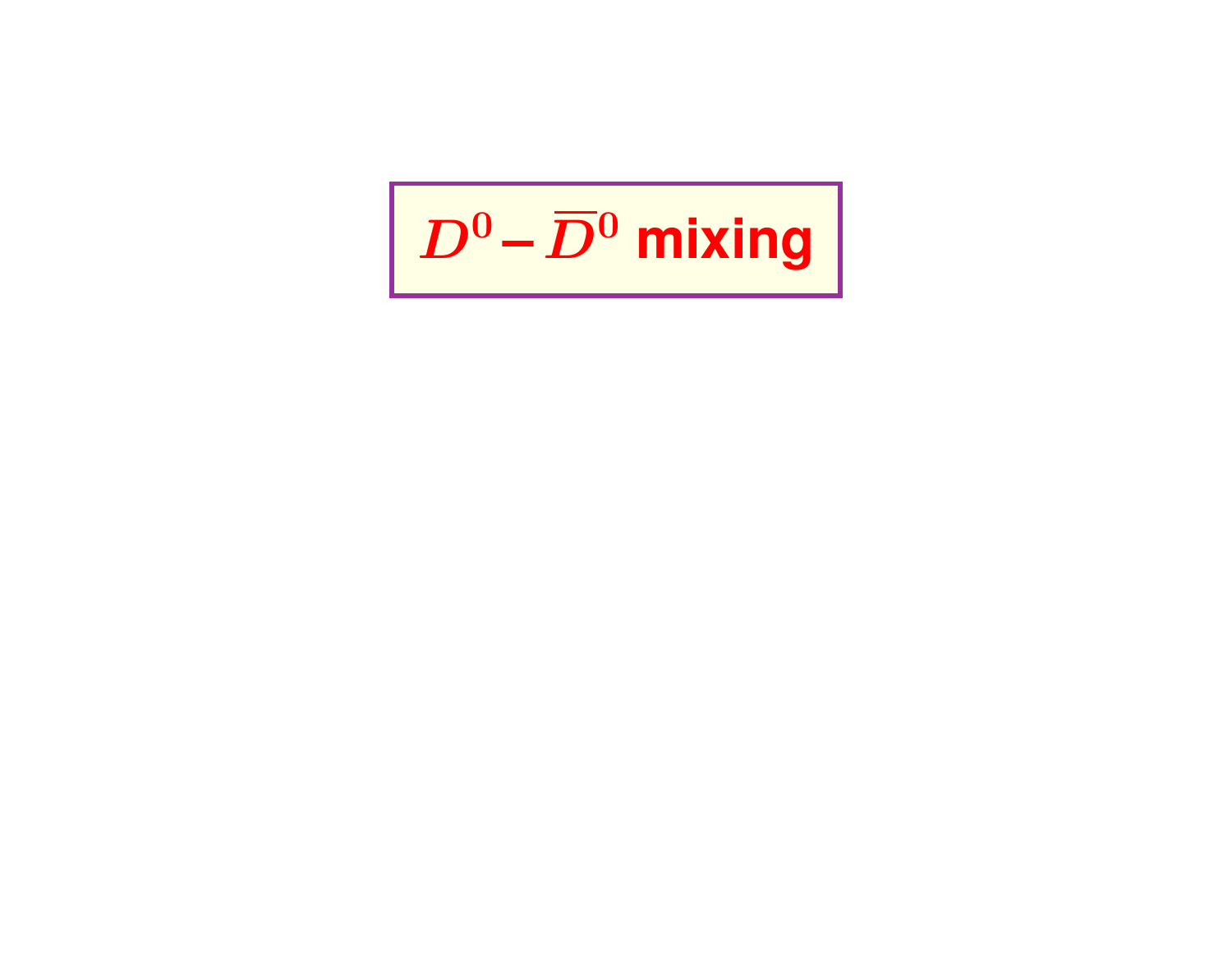#### SU(3) **analysis of** D **mixing**

• Want to study:  $\langle \overline{D}{}^0|T\{H_w, H_w\}|D^0\rangle = \langle 0|DT\{H_w, H_w\}D|0\rangle$ the field operator  $D \in 3$  creates a  $D^0$  or annihilates a  $\overline{D}{}^0$  $H(\Delta C = -1) = (\bar{q}_i c)(\bar{q}_i q_k) \in 3 \times \overline{3} \times \overline{3} = \overline{15} + 6 + \overline{3} + \overline{3}$ Neglecting 3rd generation, only  $\overline{15}$  and 6 appear in H  $\qquad \qquad (\overline{3} = \text{``penguins''})$  $SU(3)$  breaking is introduced by  $\ \mathcal{M}^i_j = \mathsf{diag}(m_u, m_d, m_s) \sim \mathsf{diag}(0, 0, m_s)$ 

• A pair of D operators is symmetric, so  $D_iD_j \in \mathbb{G}$ A pair of  $H$  is symmetric, so  $H^{ij}_k H^{lm}_n \in$  $[(\overline{15} + 6) \times (\overline{15} + 6)]_S \rightarrow \overline{60} + 42 + 15'$ 0. Since  $\overline{6} \notin H_w H_w \Rightarrow$  mixing vanishes in  $SU(3)$  limit 1. DDM  $\in$  6  $\times$  8 = 24 +  $\overline{15}$  + 6 +  $\overline{3}$   $\Rightarrow$  no invariants with HH at  $\mathcal{O}(m_s)$ 2.  $DDMM \in 6 \times (8 \times 8)_S = 6 \times (27 + 8 + 1) = 60 + 24 + 15' + ...$  $\Rightarrow$   $D^0\hbox{--} \overline{D}{}^0$  mixing only arises at  $\mathcal{O}(m_s^2)$ 



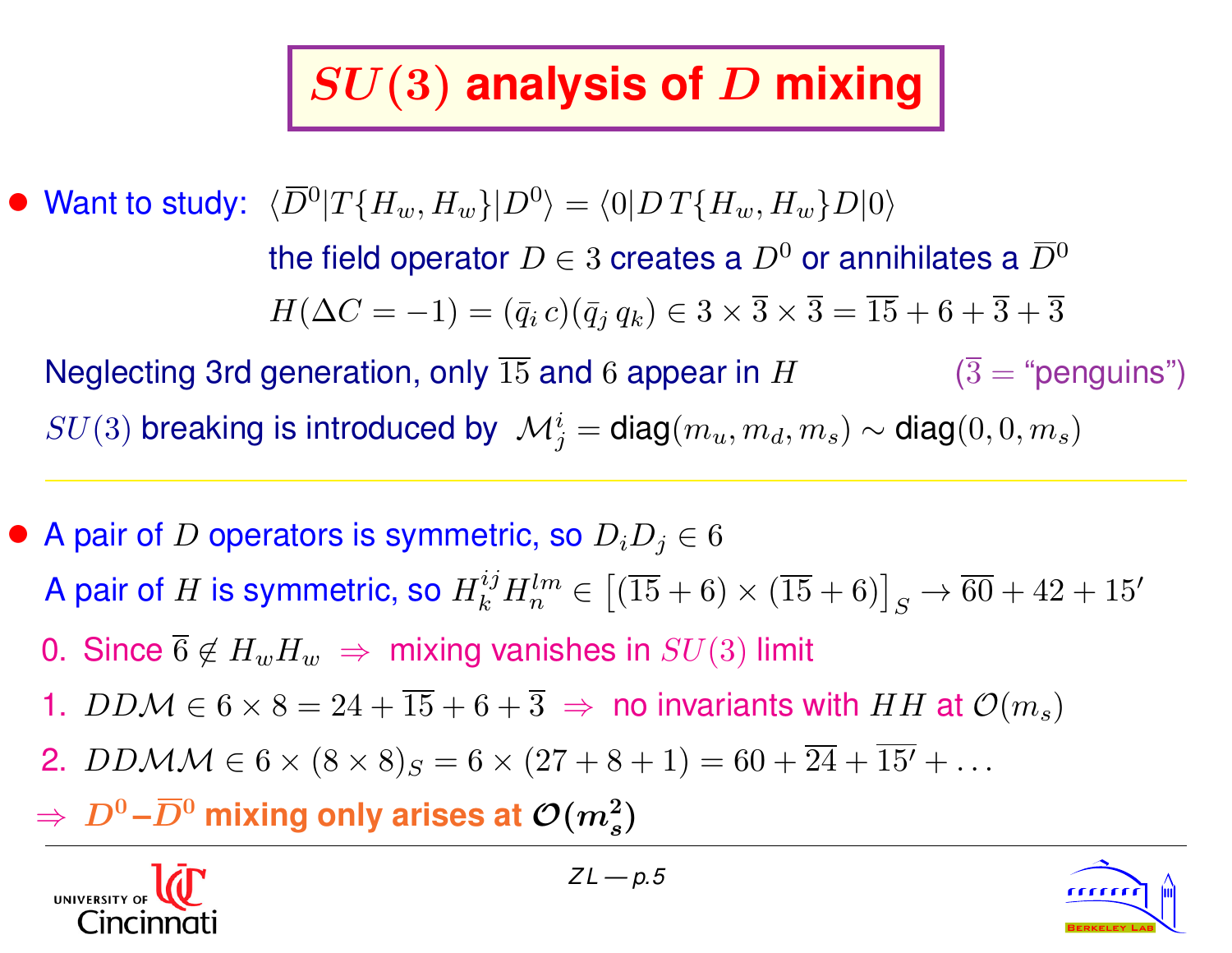#### **Operator product expansion for D mixing**

It is hard to estimate  $x, y$  in the SM: vanish in the  $SU(3)$  limit and doubly Cabibbo suppressed:  $x,y \sim \sin^2\theta_C \ \epsilon_S^2$  $SU(3)$ 

Short distance box diagram:  $x \propto$  $m_s^2$  $m_W^2$ ×  $m_s^2$  $m_c^2$  $\rightarrow 10^{-5}$  (4-quark operator)  $y$  has additional  $m_s^2/m_c^2$  helicity suppression

• Higher orders in OPE suppressed by fewer powers of  $m_s$  [Georgi '92; Ohl, Ricciardi, Simmons '93]

|                                    |                    | 4-quark 6-quark     | 8-quark                          |
|------------------------------------|--------------------|---------------------|----------------------------------|
| $\Delta M$<br>$\Delta M_{\rm box}$ |                    | $m_s m_c$           | $\alpha_s$<br>$m_s^2 m_c^2 4\pi$ |
| $\Delta\Gamma$                     | $m_s^2$<br>$m_c^2$ | $\alpha_s$<br>$\pi$ | $\alpha_s$                       |



[Bigi & Uraltsev claimed ('00) that  $x,y \propto m_s$  is possible; ... In conflict with our general proof from group theory]

Dim. analysis ( $\Lambda \sim 4\pi f_\pi$ ) and estimates of matrix elements [Golowich & Petrov, Bobrowski *et al.*] give significant enhancements but still yield  $x, y \lesssim 10^{-3}$ 



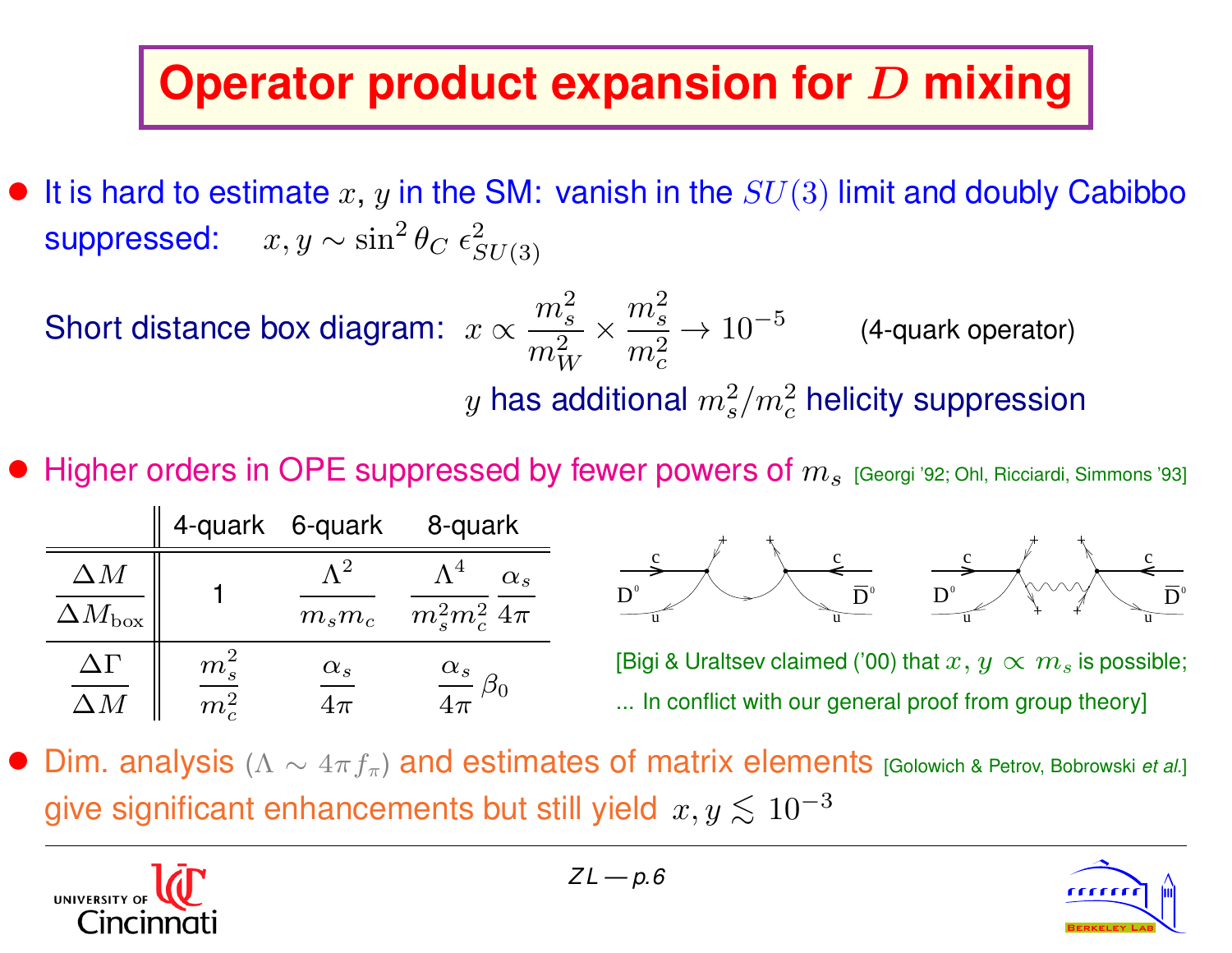#### **Long distance contributions to** D **mixing**

- Maybe large, but hard to estimate  $SU(3)$  breaking has been argued to be  $\mathcal{O}(1)$ , based on  ${\mathcal B}(D^0\to K^+K^-)/{\mathcal B}(D^0\to \pi^+\pi^-) \simeq 2.8$ 
	- Cancellations sensitively depend on poorly known strong phases and DCS rates:  $y \approx \mathcal{B}(D \to \pi^+ \pi^-) + \mathcal{B}(D \to K^+ K^-) - 2 \cos \delta \sqrt{\mathcal{B}(D \to K^- \pi^+) \mathcal{B}(D \to K^+ \pi^-)}$ Current central values yield:  $y \approx (5.36 - 4.78 \cos \delta) \times 10^{-3}$ In the  $SU(3)$  limit  $\cos \delta \sim 1$ , and assuming that these intermediate states are
	- representative, it was often stated that  $x \lesssim y <$  few  $\times$   $10^{-3}$
- The most important long distance effect may be due to phase space:
	- **–** Contrary to SU(3) breaking in matrix elements, this source of SU(3) violation **–** is calculable for certain final states with mild assumptions
	- $-$  Negligible for lightest  $PP$  states; important for states with mass near  $m_D$



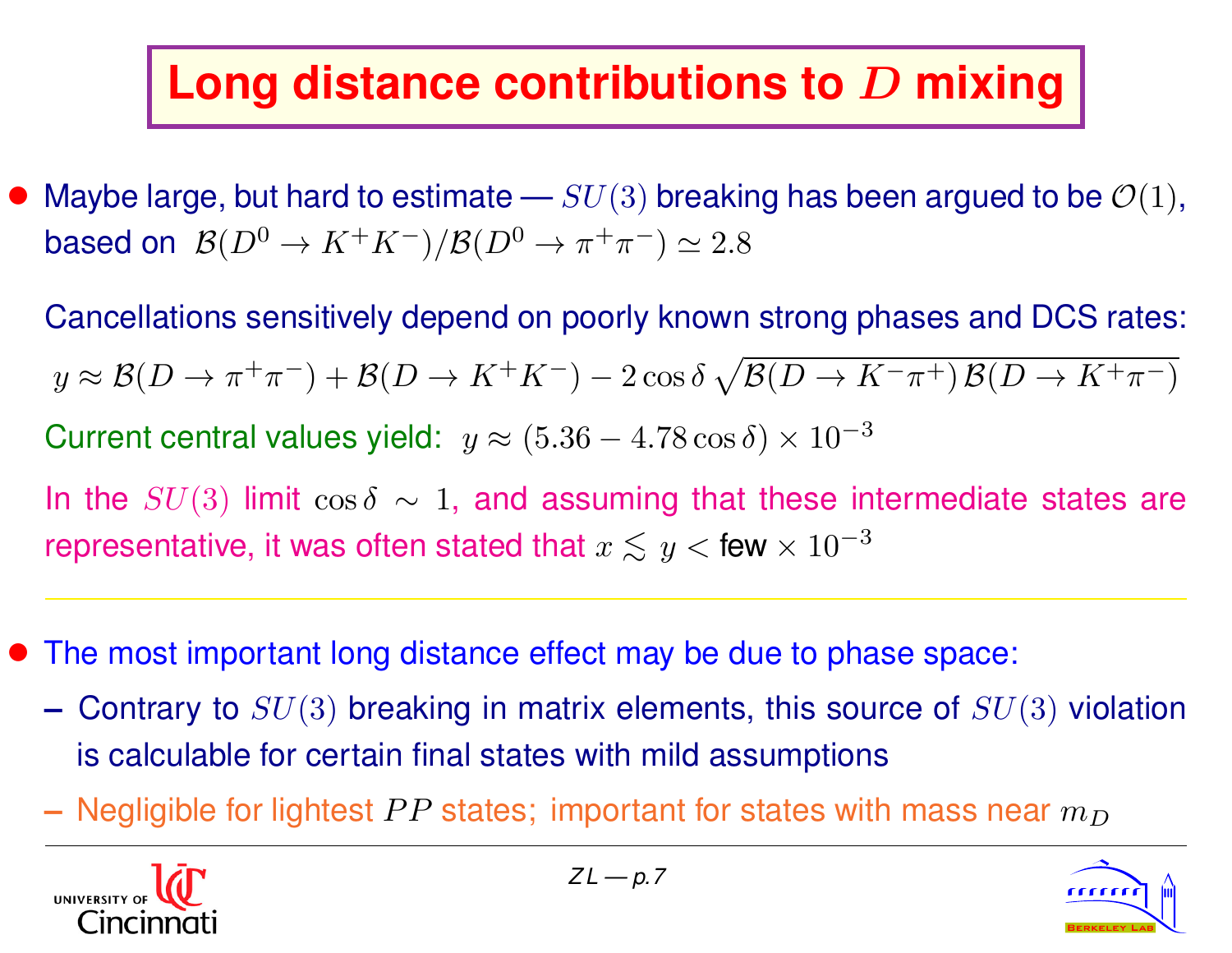#### The saga whether  $m_c$  is heavy or light?

- Heavy quark limit works reasonably well for inclusive semileptonic charm decay
- Worse behavior expected for nonleptonic decays (confirmed by lifetime data)
- Recent  $\Delta A_{CP}$  data + growing literature on theorists' inability to unambiguously conclude (yet?) if central value would imply NP An enhancement as large as  $\Delta I = \frac{1}{2}$  $\frac{1}{2}$  rule in  $K$  decay would be surprising
- If heavy quark limit is completely broken down at  $\mu = m_c$ , even limited successes at  $\mu = m_b \sim 3m_c$  would be surprising Theory for  $B \to D\pi$  uses  $m_{c,b} \gg \Lambda_{\rm QCD}$  [relation of phases in  $B \to D\pi$  &  $D^*\pi$ ]
- Phase space differences are "threshold effects" exponentially suppressed in the formal heavy quark limit, not included by dimension-9 and 12 terms in OPE



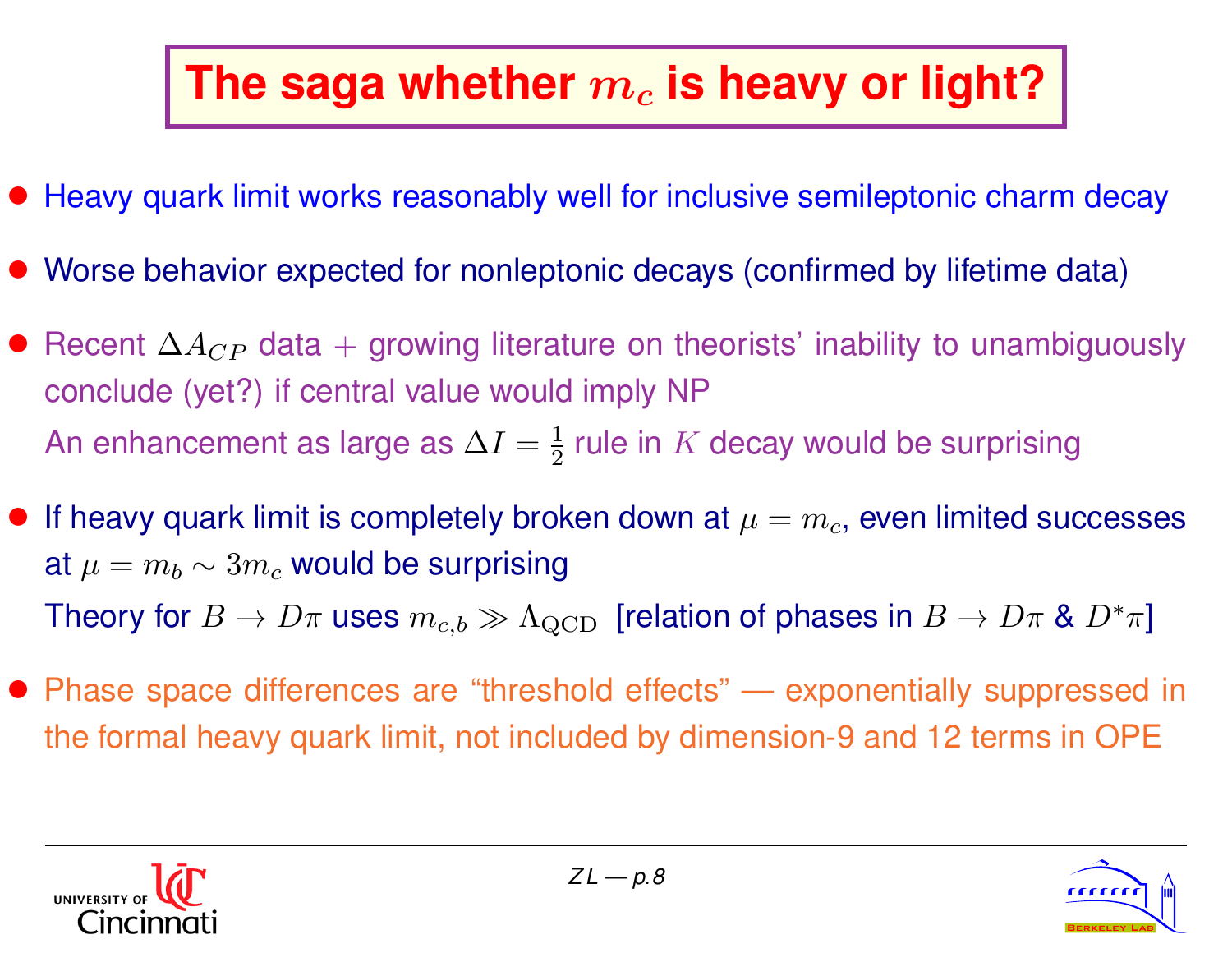#### ∆Γ **from** SU(3) **breaking in phase space**

- Phase space difference between final states containing fewer or more s quarks is a calculable source of  $SU(3)$  breaking
- Let  $F_R$  denote final state F in representation R (e.g., PP can be in 8 or 27)

**Define:** 
$$
y_{F,R} = \frac{\sum_{n \in F_R} \langle \overline{D}^0 | H_w | n \rangle \rho_n \langle n | H_w | D^0 \rangle}{\sum_{n \in F_R} \Gamma(D^0 \to n)}
$$

This is the "would-be" value of y, if D only decayed to the states in  $F_R$ 

• If the decay rates to all representations are known, we can reconstruct the value of y from  $y_{F,R}$ :

$$
y = \frac{1}{\Gamma} \sum_{F,R} y_{F,R} \left[ \sum_{n \in F_R} \Gamma(D^0 \to n) \right]
$$



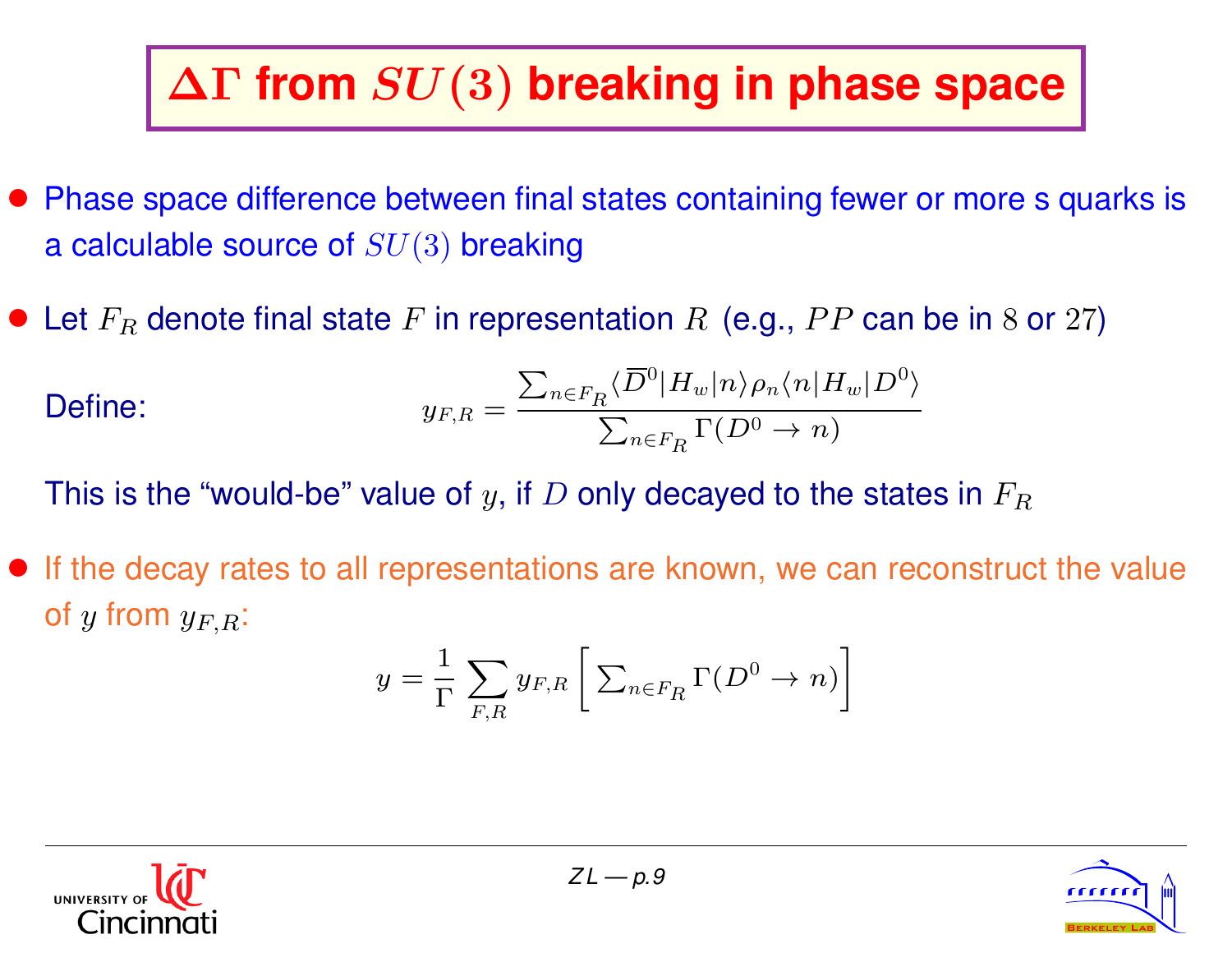#### **Simplest example:**  $D^0 \rightarrow PP$

• PP must be in  $(8 \times 8)_S = 27 + 8 + 1$  — possible amplitudes:

- $\textbf{\textit{P}}\,P\in 27$  and  $\mathcal{H}_w\in \overline{15}\textbf{:\ \ } A_{27}\,(PP_{27})_{ij}^{km}\,H_k^{ij}\,D_m$
- **−**  $PP \in 8$  and  $\mathcal{H}_w \in \overline{15}$ :  $A_8^{\overline{15}} (PP_8)^k_i H^{ij}_k D_j$ )
- **−**  $PP \in 8$  and  $\mathcal{H}_w \in 6$ :  $A_8^6 (PP_8)_i^k H_k^{ij} D_j$

proportional to each other

So effectively there are only two amplitudes — for example, we obtain for  $y_{PP,8}$ :

$$
s_1^2 \left[ \frac{1}{2} \Phi(\eta, \eta) + \frac{1}{2} \Phi(\pi^0, \pi^0) + \frac{1}{3} \Phi(\eta, \pi^0) + \Phi(\pi^+, \pi^-) + \Phi(K^+, K^-) - \frac{1}{6} \Phi(\eta, K^0) \right.- \frac{1}{6} \Phi(\eta, \bar{K}^0) - \Phi(K^+, \pi^-) - \Phi(K^-, \pi^+) - \frac{1}{2} \Phi(K^0, \pi^0) - \frac{1}{2} \Phi(\bar{K}^0, \pi^0) \right]\times \left[ \frac{1}{6} \Phi(\eta, \bar{K}^0) + \Phi(K^-, \pi^+) + \frac{1}{2} \Phi(\bar{K}^0, \pi^0) + \mathcal{O}(s_1^2) \right]^{-1}
$$

• Result is explicitly proportional to  $s_1^2 \equiv \sin^2 \theta_C$  and vanishes in  $SU(3)$  limit as  $m_s^2$ 



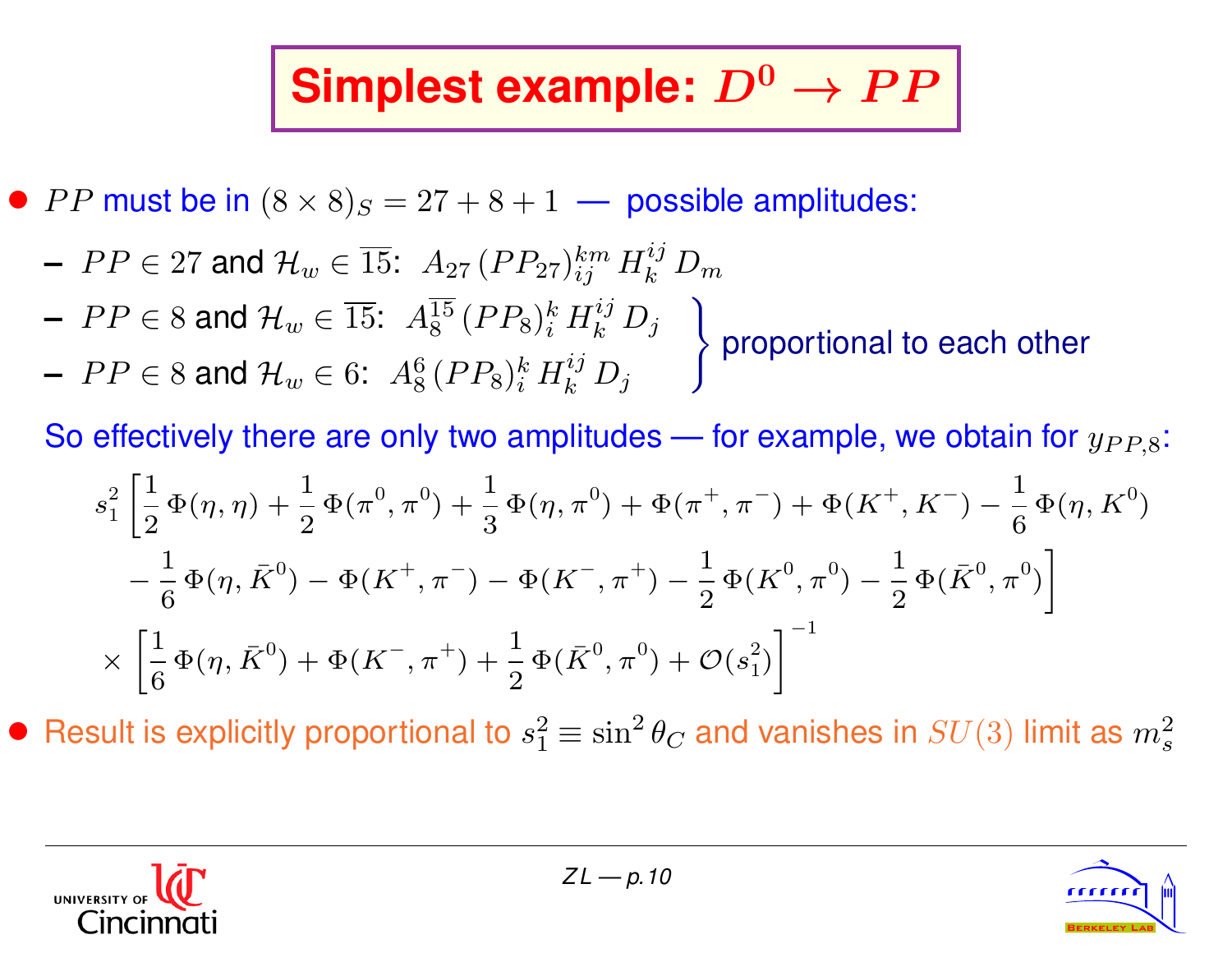#### **Two-body final states**

| Final state representation |                 | $y_{F,R}\,/s_1^2$ | Results for lightest multiplets, assuming       |  |
|----------------------------|-----------------|-------------------|-------------------------------------------------|--|
| $(PP)$ <sub>S</sub> -wave  | 8               | $-0.0038$         | no $SU(3)$ breaking in matrix elements          |  |
|                            | $27\,$          | $-0.00071$        | Contribution of PP final<br>states<br><b>is</b> |  |
| $(PV)$ p-wave              | 8 <sub>S</sub>  | 0.031             | "anomalously" small                             |  |
|                            | $8_A$           | 0.032             |                                                 |  |
|                            | 10              | 0.020             | Widths of vector mesons are important           |  |
|                            | $\overline{10}$ | 0.016             | and taken into account (straightforward)        |  |
|                            | 27              | 0.040             | and VV channels effectively<br>$PV^-$           |  |
| $(VV)$ s-wave              | 8               | $-0.081$          | include resonant part of 3- and 4-body          |  |
|                            | $27\,$          | $-0.061$          | final states                                    |  |
| $(VV)$ p-wave              | 8               | $-0.10$           |                                                 |  |
|                            | 27              | $-0.14$           | Larger $SU(3)$ breaking expected in             |  |
| $(VV)$ <sub>d-wave</sub>   | 8               | 0.51              | heavier multiplets when some final              |  |
|                            | 27              | 0.57              | states are not allowed at all                   |  |



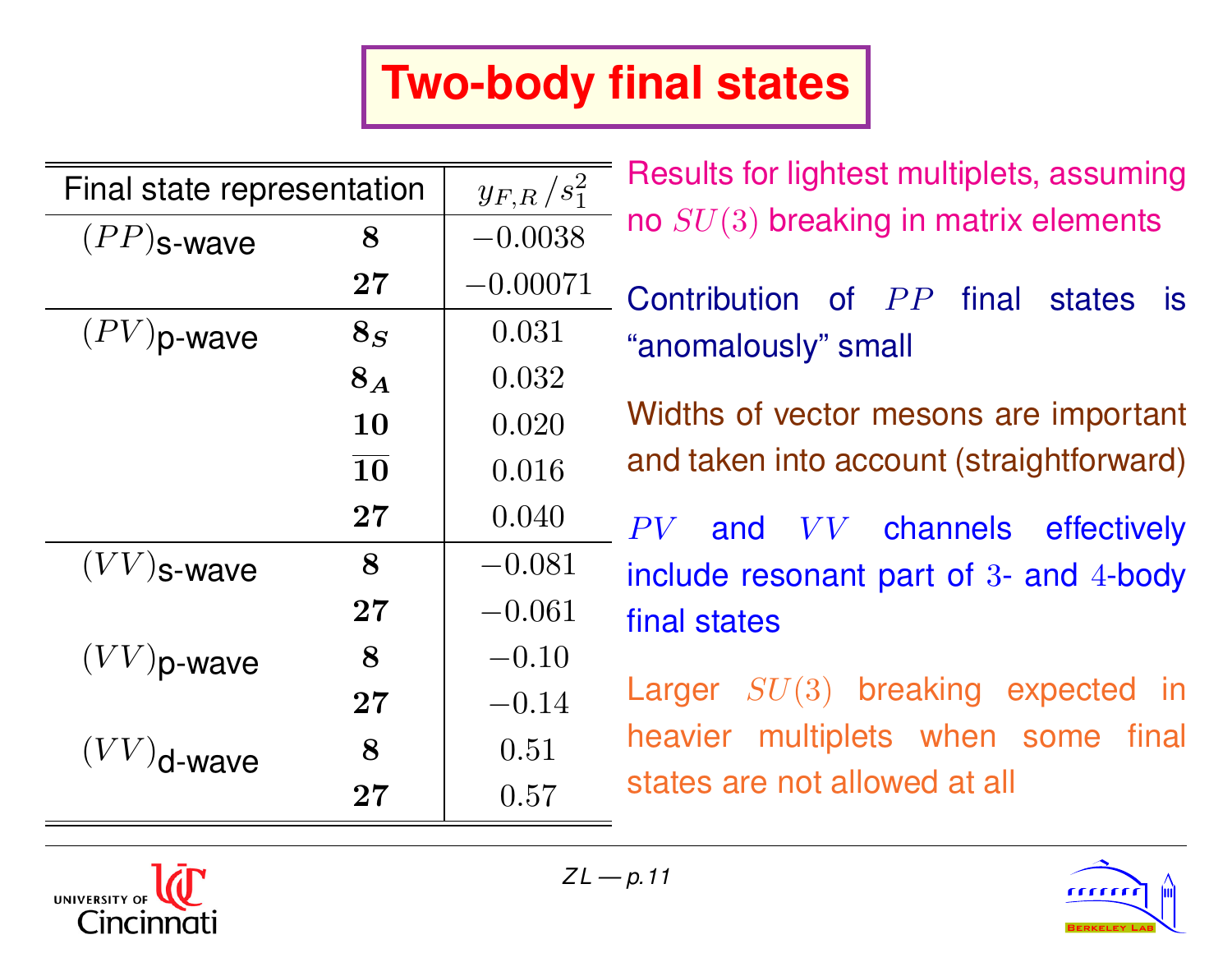#### **Multi-body final states**

| Final state representation |             | $y_{F,R}/s_1^2$ |
|----------------------------|-------------|-----------------|
| $(3P)_s$ -wave             | 8           | $-0.48$         |
|                            | $\bf 27$    | $-0.11$         |
| $(3P)p$ -wave              | 8           | $-1.13$         |
|                            | 27          | $-0.07$         |
| $(3P)$ form-factor         | 8           | $-0.44$         |
|                            | 27          | $-0.13$         |
| 4P                         | $\mathbf 8$ | 3.3             |
|                            | 27          | 2.2             |
|                            | 27'         | 1.9             |

Consider simplest representations only

Smaller representations tend to give larger effects

Assuming a "form factor suppression" in the matrix element,  $\Pi_{i\neq j}(1\!-\!m_{ij}^2/Q^2)^{-1}$ , where  $m_{ij}^2=(p_i+p_j)^2$  and  $Q=2\,{\rm GeV},$ changes the results only moderately

For 4P, only consider fully symmetric final state

• For many final state representations, especially those close to threshold, "large" effects are possible, i.e.,  $y_{F,R}$  at the percent level is not unusual



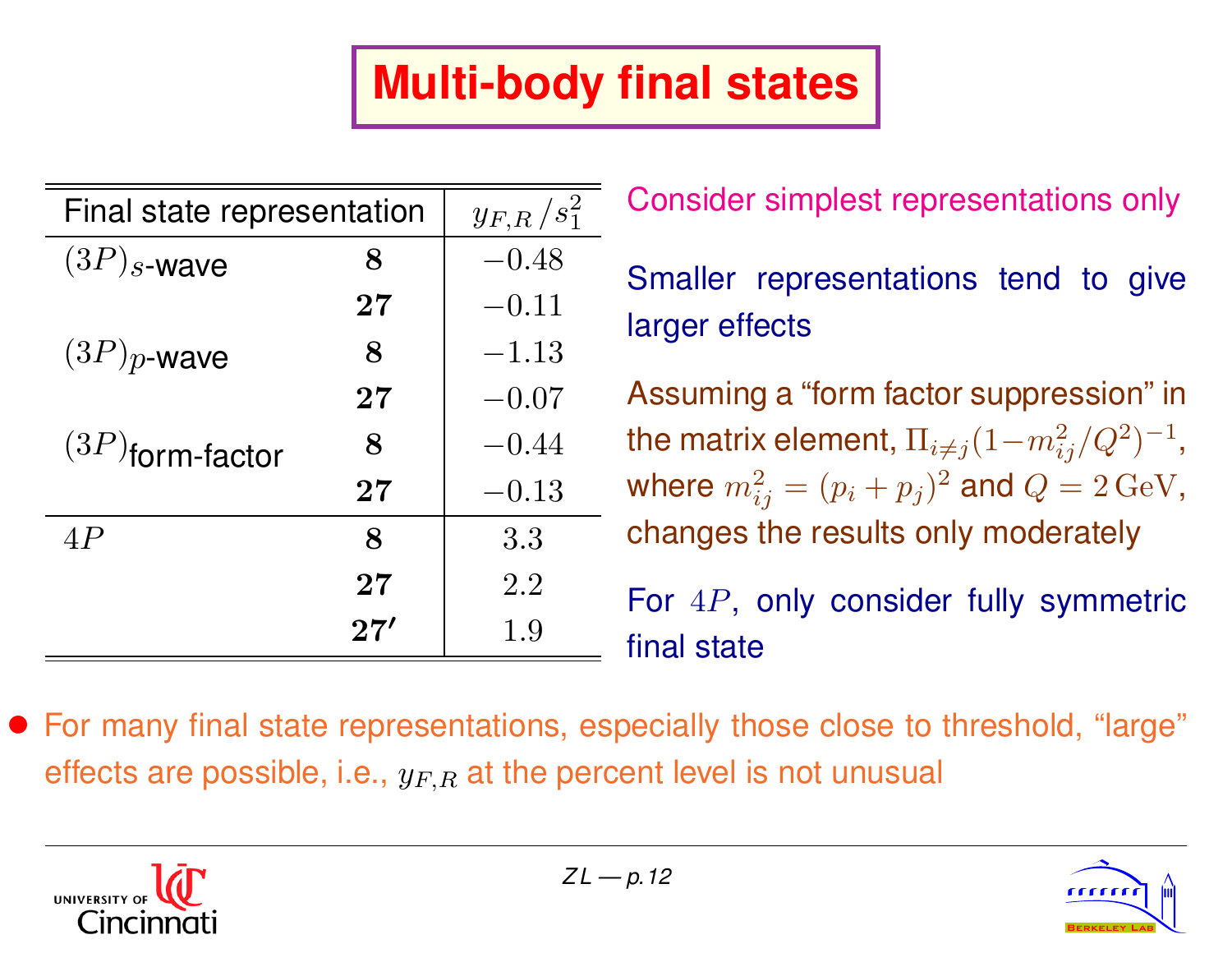• The  $2$ -,  $3$ -, and  $4$ -body final states account for a large fraction of the  $D$  width Rounded to nearest 5%:

| <b>Final state</b>        | fraction |  |
|---------------------------|----------|--|
| PP                        | $5\%$    |  |
| PV                        | 10%      |  |
| $(VV)$ <sub>s</sub> -wave | $5\%$    |  |
| $(VV)_{d}$ -wave          | $5\%$    |  |
| 3P                        | $5\%$    |  |
| 4 P                       | 10%      |  |

There are other large rates near threshold, e.g.:  $\mathcal{B}(D^0 \to K^- a_1^+)$  $\binom{+}{1} = (7.8 \pm 1.1)\%$ 

- There are final states that can contribute to y at the  $1\%$  level
- It would require cancellations to suppress y much below  $1\%$



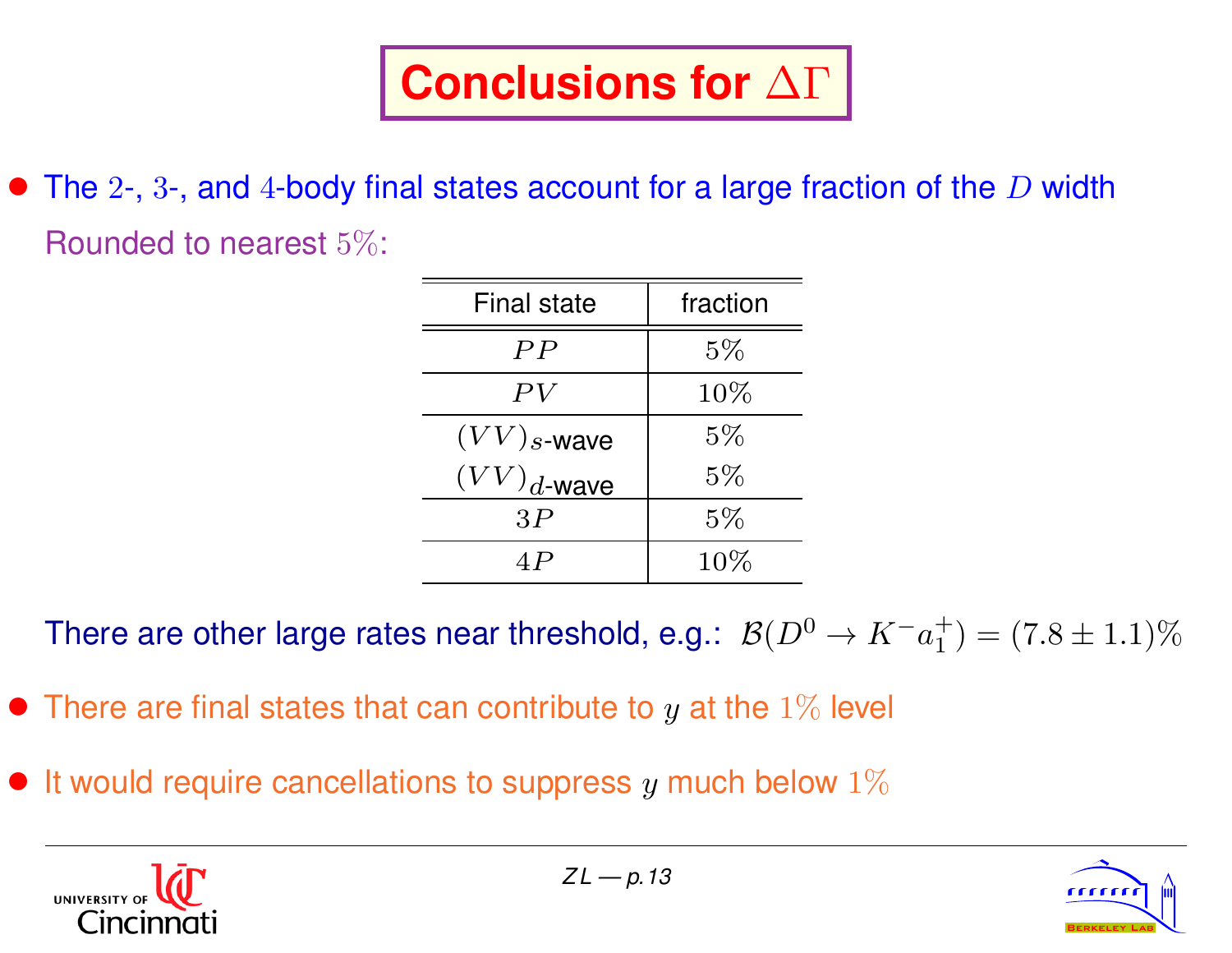#### **Dispersion relation for**  $\Delta m_D$

- Consider correlator (Only physical at  $q = p_D$ )  $\Sigma_{p}(\boldsymbol{q}) = i$  $\overline{\mathcal{L}}$  ${\rm d}^4z \langle \overline{D}(p_D)|T[{\cal H}(z){\cal H}(0)]|D(p_D)\rangle \ e^{i(q-p_D)\cdot z} \ \ \underline{\overset{D(p_D)}=}$  $\sim$  $\sim$ ) )  $\tau$  pdf ?  $\mathbf{r}$
- **Can show, going over to HQET that Can show, going over to HQET that Example 20112323** [See also: Grinstein, hep-ph/0112323]



)

 $\mathbf{p}$  p

$$
\Delta m_D = -\frac{1}{2\pi} P \int_{2m\pi}^{\infty} dE \frac{\Delta \Gamma(E)}{E - m_D} \left[ 1 + \mathcal{O}\left(\frac{\Lambda_{\text{QCD}}}{E}\right) \right]
$$

Allows using the phase space model for  $\Delta\Gamma$  to make a prediction for  $\Delta m_D$ 

Need assumptions about behavior of form factors; larger uncertainty than for  $\Delta\Gamma$ 

Concentrating on the  $4P$  final states, we wrote:

"if y is in the ballpark of  $+1\%$  as expected if the  $4P$  final states dominate y, then we should expect  $|x|$  between  $10^{-3}$  and  $10^{-2}$ , and that  $x$  and  $y$  are of opposite sign."

Clearly, we cannot predict the sign of  $x/y$ , only draw qualitative conclusions



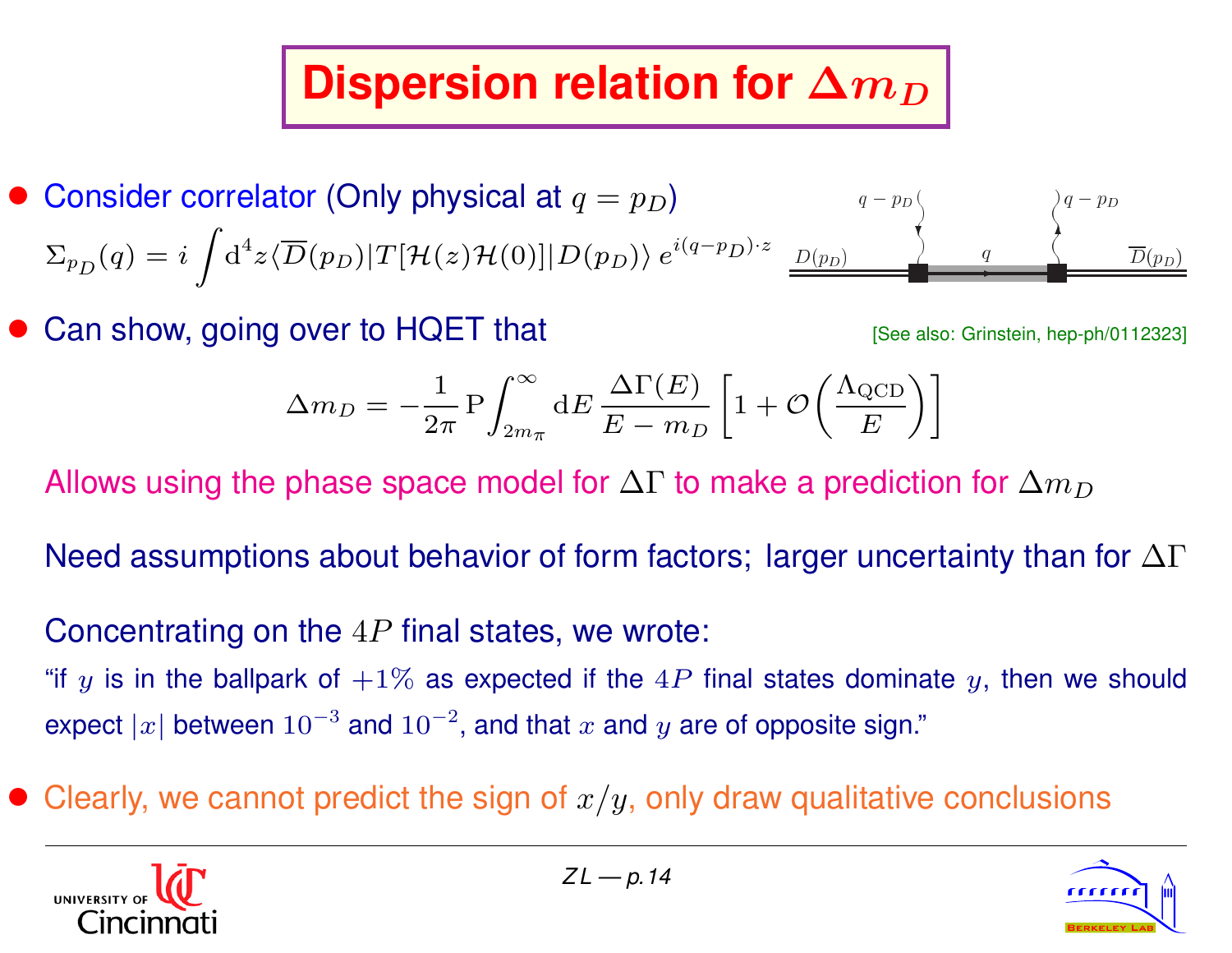## **Conclusions**

- $\bullet$  Identified a calculable source of long distance effects, and predicted that  $y$  and  $x$ can naturally be at the  $1\%$  level in the SM, without ad hoc assumptions
- I would like to see single measurements of y and especially x reach  $5\sigma$ ;  $x/y = ?$
- $\bullet$  Look for  $CP$  violation in mixing, which remains a potentially robust signal of NP
- There is still a lot to be learned from future data!